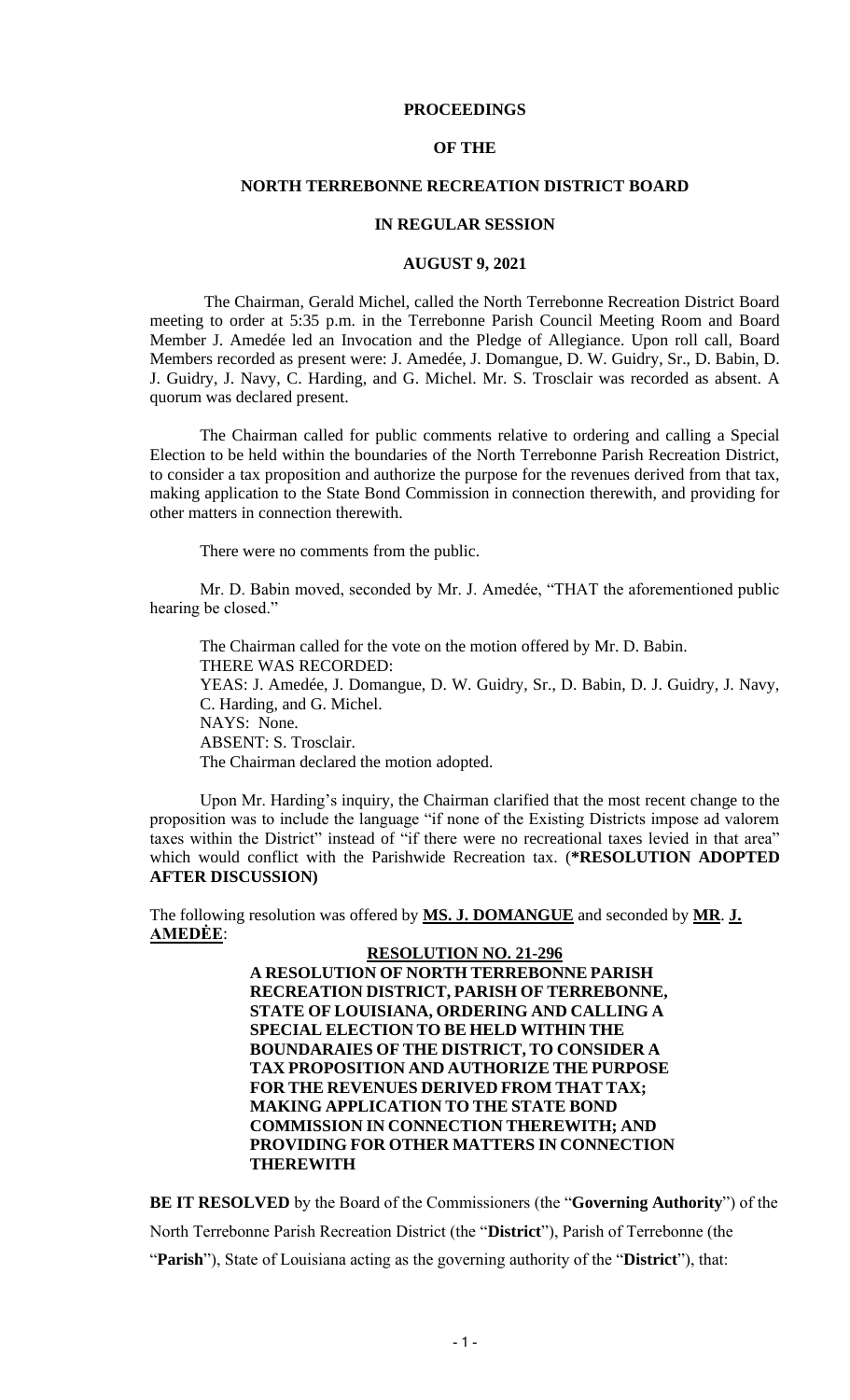**SECTION 1. Election Call**. Subject to the approval of the State Bond Commission, and under the authority conferred by La. R.S. 33:4562 – 4572 and the the applicable provisions of Chapter 5, Chapter 6-A and Chapter 6-B of the Louisiana Election Code, and other constitutional and statutory authority, a special election is hereby called and ordered to be held in the District on **SATURDAY, NOVEMBER 13, 2021,** between the hours of seven o'clock (7:00) a.m., and eight o'clock (8:00) p.m., in accordance with the provisions of La. R.S. 18:541, at which there shall be submitted to all registered voters qualified and entitled to vote at said election under the Constitution and laws of this State and the Constitution of the United States, the following propositions, to-wit: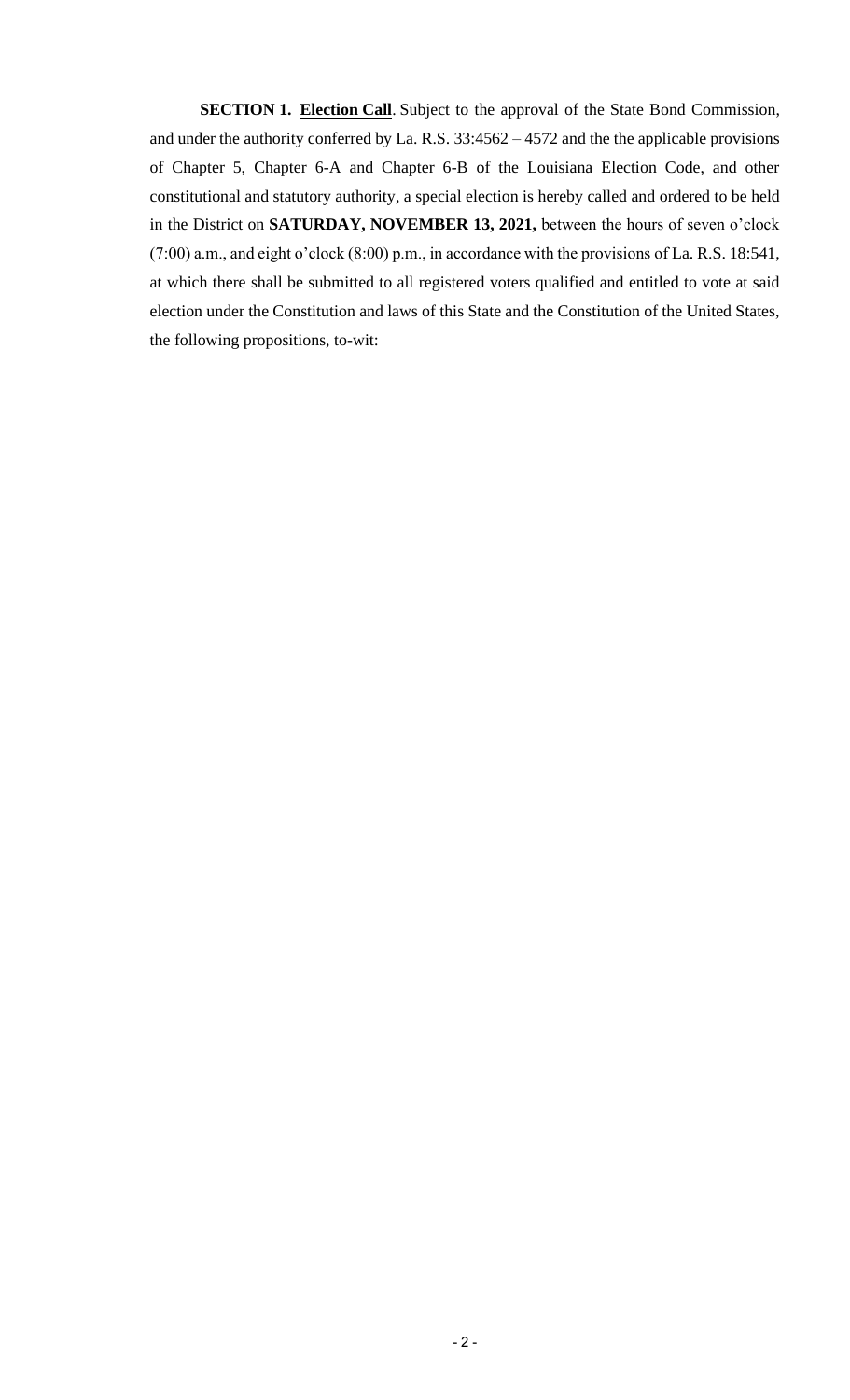### **PROPOSITION**

#### (New Tax)

"Shall the North Terrebonne Parish Recreation District (the "District"), State of Louisiana, be authorized to levy a special tax of six and one half (6.5) mills (the "Tax") on all property subject to taxation within the boundaries of the District if said Tax is approved by a majority of the voters in each of the existing recreation districts, Parish of Terrebonne Recreation District 1, 2-3, 8 and 9 (the "Existing Districts"), for the purpose of constructing, improving, maintaining and operating recreational facilities, and the consideration of incorporating the Existing Districts into the newly created North Terrebonne Parish Recreation District (\$3,770,840) expected to be collected from the levy of the Tax for an entire year), for a period of ten (10) years, beginning with the year 2022 and ending with the year 2031, and only to be imposed if no other ad valorem taxes for recreational activities are imposed within the District?"

**SECTION 2. Publication of Notice of Election.** A notice of special election (the "**Notice**") shall be published in *The Courier,* a newspaper of general circulation within the District, published in Parish, State of Louisiana, and being the official journal of the District, once a week for four (4) consecutive weeks, with the first publication to be made not less than 45 days nor more than 90 days prior to the date of the election, which Notice shall be substantially in the form attached hereto as "**Exhibit A**" and incorporated herein by reference thereto.

**SECTION 3. Canvass.** This Governing Authority shall meet at its regular meeting place, The Government Tower Building, 8026 Main Street, Houma, Louisiana, Houma, Louisiana, on **Monday, December 6, 2022 at 5:00 p.m.,** and in open and public session proceed to examine and canvass the returns and declare the result of the special election.

**SECTION 4. Polling Places.** The polling places set forth in the Notice are hereby designated as the polling places at which to hold the special election, and the Commissionersin-Charge and Commissioners, respectively, will be the same persons as those designated in accordance with law.

**SECTION 5. Election Commissioners; Voting Machines.** The officers designated to serve as Commissioners-in-Charge and Commissioners pursuant to Section 4 hereof, or such substitutes as may be selected and designated in accordance with La. R.S. 18:1287, shall hold the the special election, and shall make and provide returns for the meeting of the Governing Authority to be held on **December 6, 2022 at 5:00 p.m.,** as provided in Section 3 hereof. All registered voters in the District will be entitled to vote at the special election and voting machines shall be used.

**SECTION 6. Authorization of Officers.** The Chairman and the Clerk of the Governing Authority are hereby empowered, authorized and directed to arrange for and to furnish to election officers in ample time, the necessary equipment, forms and other paraphernalia essential to the proper holding of the election and Chairman and Clerk, individually or together, are further authorized, empowered and directed to take any and all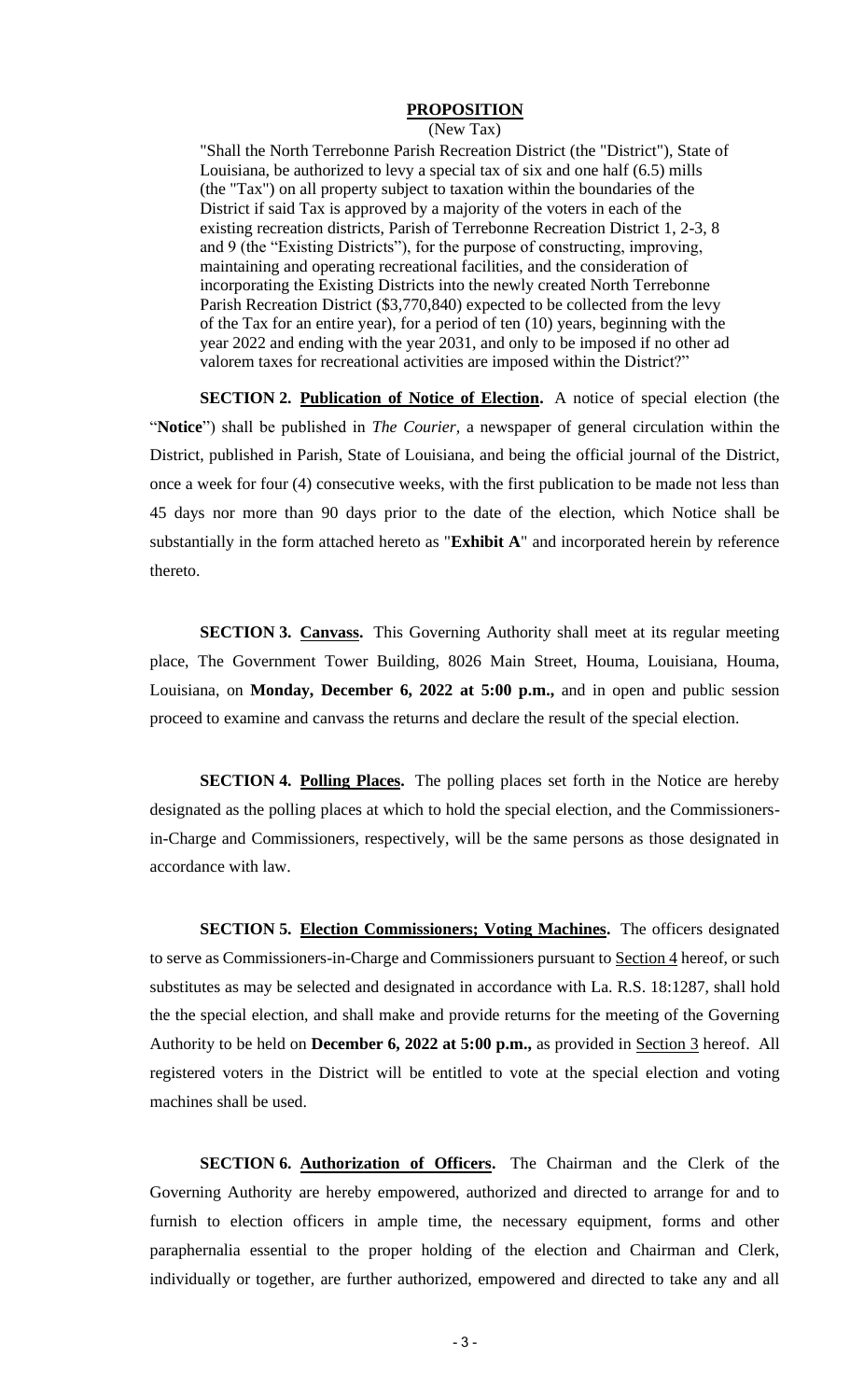further action required by State and Federal law to arrange for the election in consultation with its public finance attorney.

**SECTION 7. Furnishing Election Call to Election Officials.** Certified copies of this resolution shall be forwarded to the Louisiana Secretary of State, the Louisiana State Bond Commission, the Clerk of Court and *Ex-Officio* Parish Custodian of Voting Machines and the Registrar of Voters of the Parish, as notification of the special election, in order that each may prepare for the election and perform their respective functions as required by law.

**SECTION 8. Application to State Bond Commission.** Application is herein authorized to the State Bond Commission for consent and authority to hold the special election and levy and collect the Tax for the purpose and in the manner provided for in this resolution.

**SECTION 9. Additional Notice Requirement.** This Governing Authority made the requisite public announcements and other applicable notices with respect to the adoption of this resolution required by La. R.S. 42:19.1.

**SECTION 10. Employment of Counsel**. It is recognized, found and determined that a real necessity exists for the employment of counsel in connection with the election; accordingly, MAHTOOK & LAFLEUR, Lafayette, Ville Platte, New Orleans, namely Eric LaFleur and Laura Alexander are hereby employed as legal counsel to represent the District and the Parish for comprehensive, legal and coordinate professional work with respect to the election. Counsel shall (i) prepare and submit to the Governing Authority for adoption all proceedings incidental to the election; (ii) advise the Governing Authority with respect to the election; and (iii) in the event said election carries, to serve in the capacity as special counsel or Bond Counsel in connection with the funding of proceeds of the Tax into Bonds. The Attorney General's fee schedule shall apply for the comprehensive, legal and coordinated professional work plus reimbursement of expenses incurred and advanced in connection with the election.

**SECTION 11. Electronic Signatures.** The Governing Authority and its legal counsel, agree to the execution of documents by electronic signature in accordance with the Louisiana Uniform Electronic Transactions Act (La. R.S. 9:2601, et. seq.), and electronically executed documents are deemed binding and legal on all parties to the extent allowed by the provisions of that act.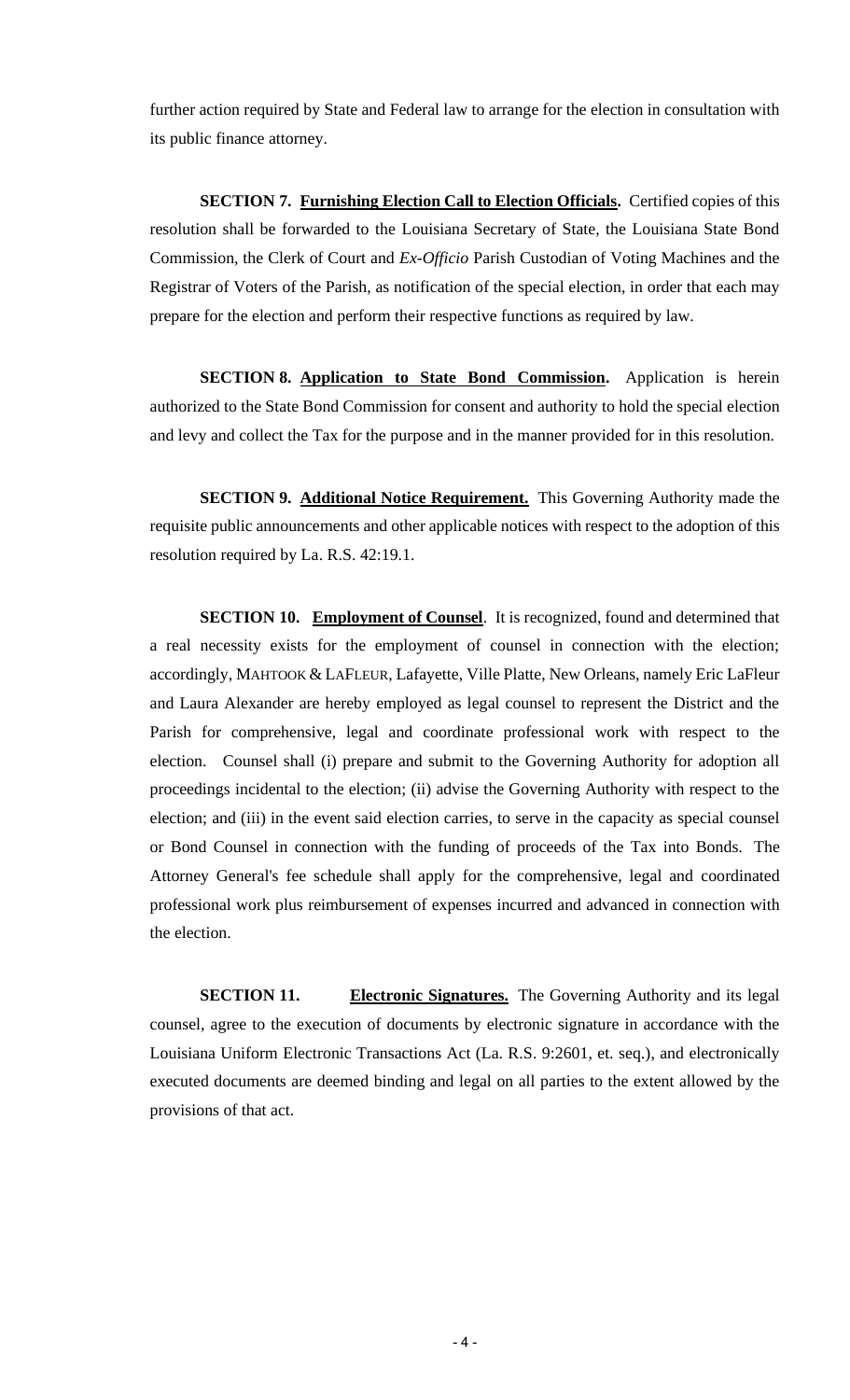This resolution having been submitted to a vote, the vote thereon was as follows:

| <b>Council Member</b>              | <b>District</b> | Yea | <b>Nay</b> | <b>Absent</b> | <b>Abstain</b><br>ing |
|------------------------------------|-----------------|-----|------------|---------------|-----------------------|
| <b>JOHN NAVY</b>                   |                 | ٦   |            |               |                       |
| <b>CARL "CARLEE" HARDING</b>       | $\overline{2}$  |     |            |               |                       |
| <b>GERALD MICHEL (CHAIRMAN)</b>    | 3               |     |            |               |                       |
| <b>JOHN AMEDÉE (VICE-CHAIRMAN)</b> | 4               |     |            |               |                       |
| <b>JESSICA DOMINGUE</b>            | 5               |     |            |               |                       |
| <b>DARRIN GUIDRY</b>               | 6               |     |            |               |                       |
| DANIEL "DANNY"                     | 7               | ٦   |            |               |                       |
| <b>DIRK GUIDRY</b>                 | 8               |     |            |               |                       |
| <b>STEVE TROSCLAIR</b>             | Q               |     |            |               |                       |

And the resolution was declared adopted on **August 9, 2021.** 

# **BOARD OF COMMISSIONS OF THE NORTH TERREBONNE RECREATION DISTRICT PARISH OF TERREBONNE, STATE OF LOUISIANA**

/S/GERALD MICHEL **CHAIRMAN** 

 /S/ SUZETTE THOMAS SECRETARY TO THE BOARD OF COMMISSIONERS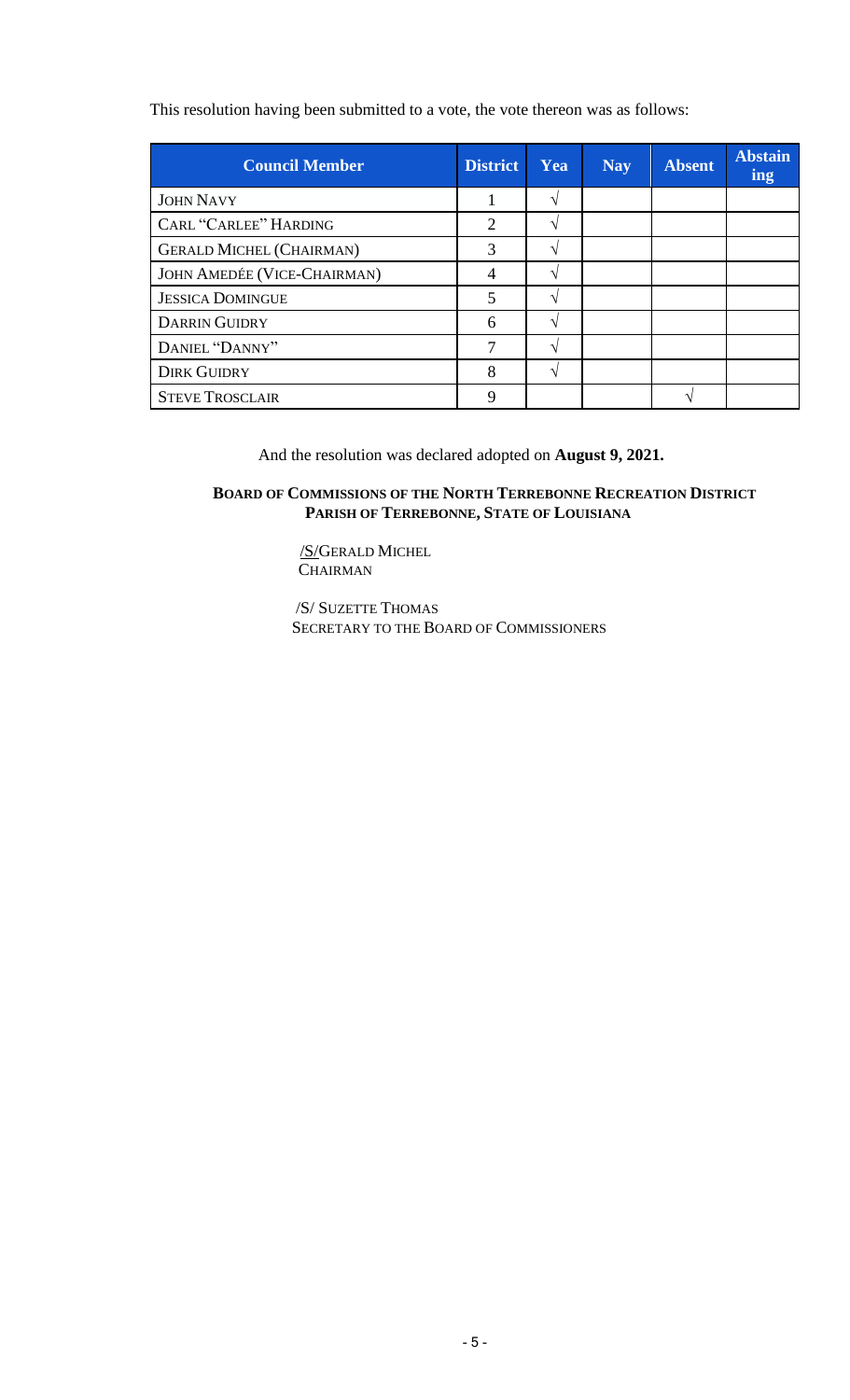#### **EXHIBIT A NOTICE OF SPECIAL ELECTION**

Pursuant to the provisions of a resolution adopted by the Board of Commissioners (the "**Governing Authority**"), acting as the governing authority of the North Terrebonne Recreation District (the "**District**"), Parish of Terrebonne, State of Louisiana on **August 9, 2021** NOTICE IS HEREBY GIVEN that a special election will be held within the District on **November 13, 2021** all registered voters in the District qualified and entitled to vote under the Constitution and Laws of the State of Louisiana and the Constitution of the United States, will presented the following proposition(s), to-wit:

### **PROPOSITION I**

(New Tax)

"Shall the North Terrebonne Parish Recreation District (the "District"), State of Louisiana, be authorized to levy a special tax of six and one half (6.5) mills (the "Tax") on all property subject to taxation within the boundaries of the District if said Tax is approved by a majority of the voters in each of the existing recreation districts, Parish of Terrebonne Recreation District 1, 2-3, 8 and 9 (the "Existing Districts"), for the purpose of constructing, improving, maintaining and operating recreational facilities, and the consideration of incorporating the Existing Districts into the newly created North Terrebonne Parish Recreation District (\$3,770,840) expected to be collected from the levy of the Tax for an entire year), for a period of ten (10) years, beginning with the year 2022 and ending with the year 2031, and only to be imposed if no other ad valorem taxes for recreational activities are imposed within the District?"

### [REMAINDER OF PAGE INTENTIONALLY LEFT BLANK]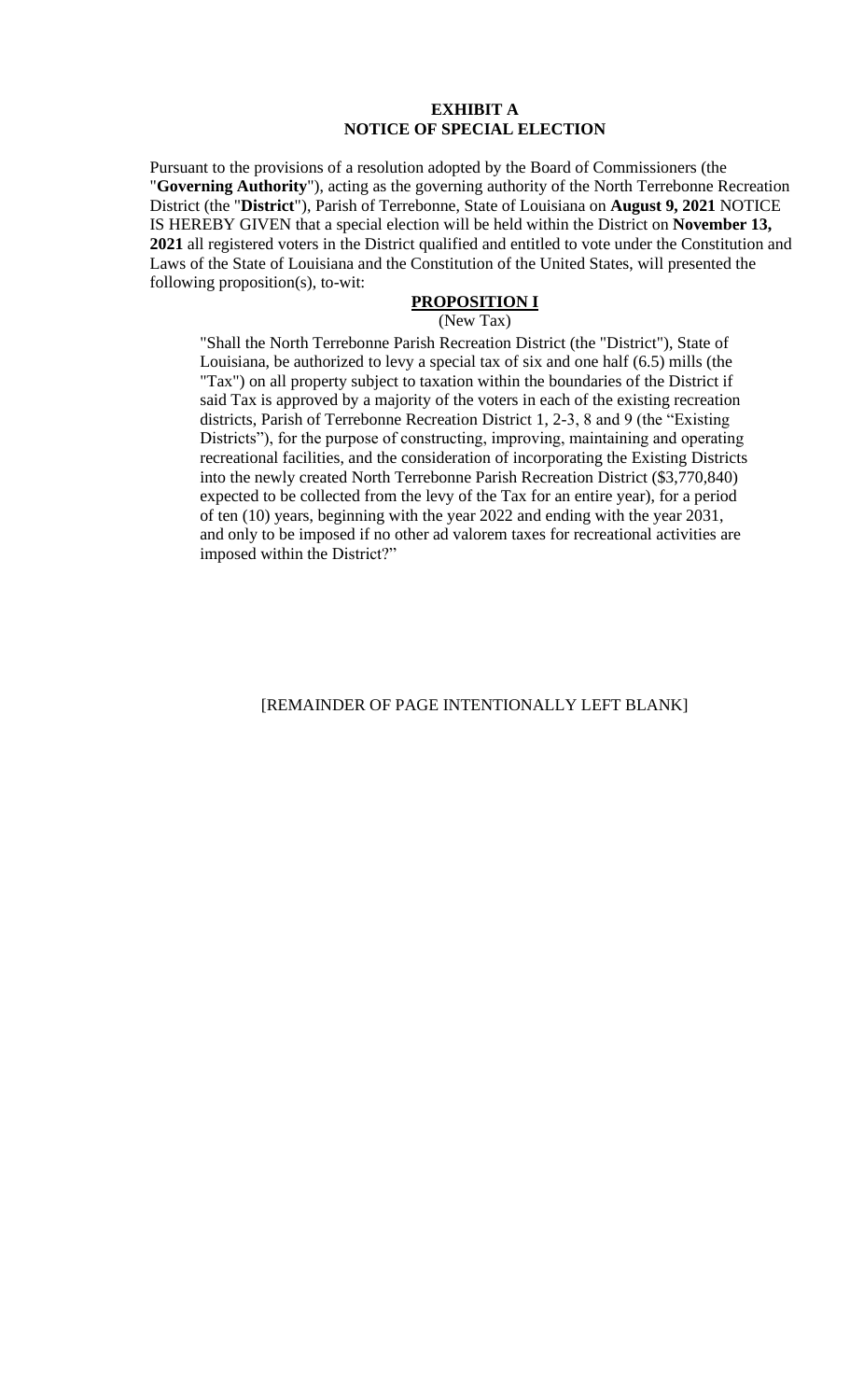|                     | <b>POLLING PLACES</b><br>SECRETARY OF STATE AND REGISTRAR OF VOTERS) | (SUBJECT TO CONFIRMATION AND RECONCILIATION WITH LOUISIANA |
|---------------------|----------------------------------------------------------------------|------------------------------------------------------------|
| <b>PRECINC</b><br>T | <b>LOCATION</b>                                                      | <b>ADDRESS</b>                                             |
|                     | (Recreation District 1 Precincts)                                    |                                                            |
| 00 001              |                                                                      |                                                            |
| 00 004 A            |                                                                      |                                                            |
| 00004J              |                                                                      |                                                            |
| 00 005              |                                                                      |                                                            |
| 00 007 A            |                                                                      |                                                            |
| 00 007 L            |                                                                      |                                                            |
| 00 008              |                                                                      |                                                            |
| 00 009              |                                                                      |                                                            |
| 00 010 A            |                                                                      |                                                            |
| 00 010 L            |                                                                      |                                                            |
| 00 011 A            |                                                                      |                                                            |
| 00 011 J            |                                                                      |                                                            |
| 00 012              |                                                                      |                                                            |
| 00 013              |                                                                      |                                                            |
| 00 021              |                                                                      |                                                            |
| 00 027              |                                                                      |                                                            |
| 00 055              |                                                                      |                                                            |
| 00 074              |                                                                      |                                                            |
| 00 076              |                                                                      |                                                            |
| 00 103              |                                                                      |                                                            |
|                     | (Recreation District 2-3)                                            |                                                            |
| 00 005              |                                                                      |                                                            |
| 00 012              |                                                                      |                                                            |
| 00 014 A            |                                                                      |                                                            |
| 00 014 K            |                                                                      |                                                            |
| 00 015              |                                                                      |                                                            |
| 00 016              |                                                                      |                                                            |
| 00 017              |                                                                      |                                                            |
| 00 018 A            |                                                                      |                                                            |
| 00 018 J            |                                                                      |                                                            |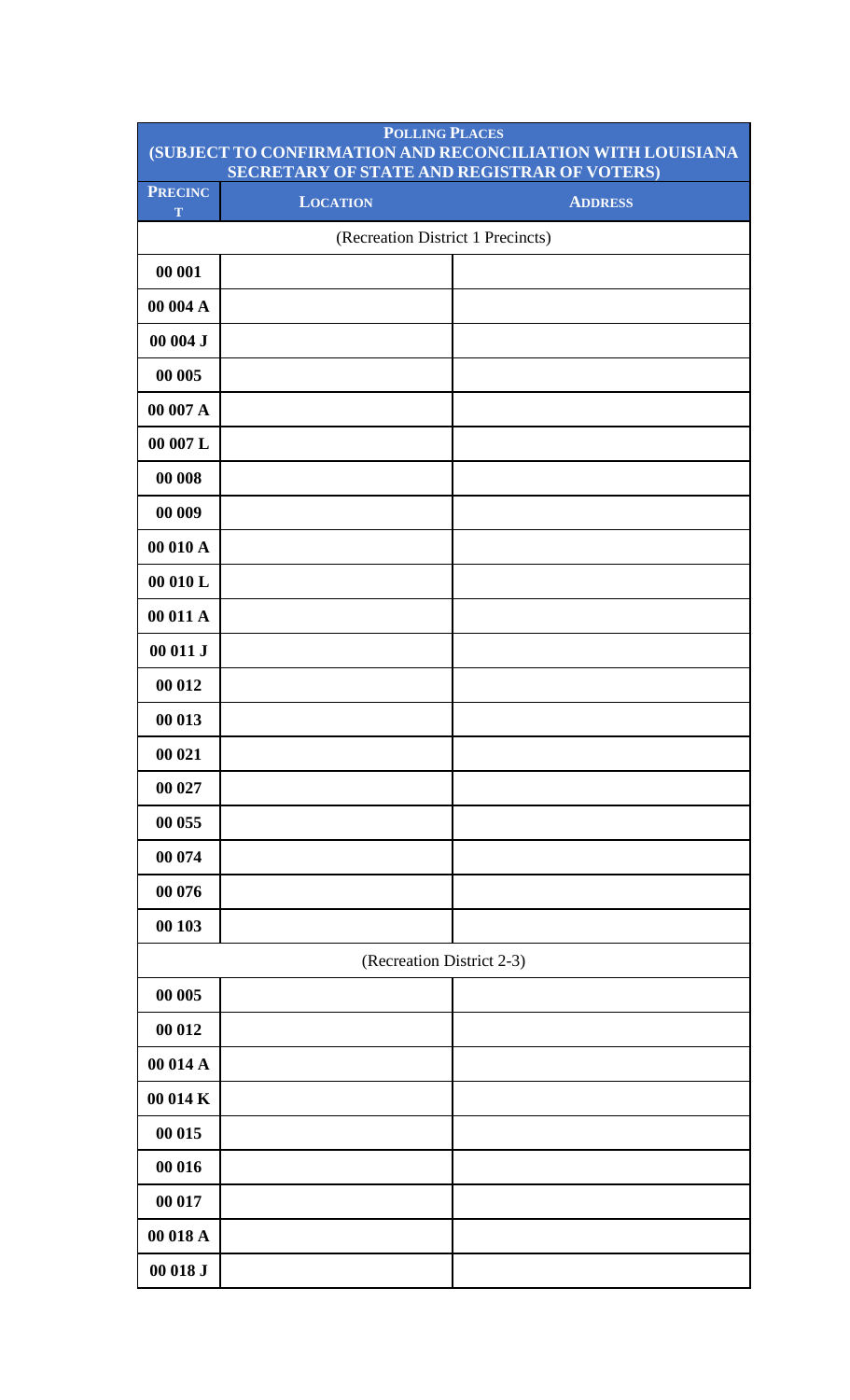| 00 019 A |                         |  |
|----------|-------------------------|--|
| 00 019 K |                         |  |
| 00 020   |                         |  |
| 00 049   |                         |  |
| 00 051   |                         |  |
| 00 069   |                         |  |
| 00 074   |                         |  |
| 00 078   |                         |  |
| 00 084   |                         |  |
| 00 085   |                         |  |
| 00 086   |                         |  |
| 00 087   |                         |  |
| 00 090   |                         |  |
| 00 095   |                         |  |
| 00 099   |                         |  |
| 00 116   |                         |  |
|          | (Recreation District 8) |  |
| 00 005   |                         |  |
| 00 064   |                         |  |
| 00 065   |                         |  |
| 00 066   |                         |  |
| 00 067   |                         |  |
| 00 081   |                         |  |
| 00 082   |                         |  |
| 00 005   |                         |  |
|          | (Recreation District 9) |  |
| 00 014 A |                         |  |
| 00 014 K |                         |  |
| 00 067   |                         |  |
| 00 068   |                         |  |
| 00 069   |                         |  |
| 00 082   |                         |  |
| 00 083   |                         |  |
| 00 085   |                         |  |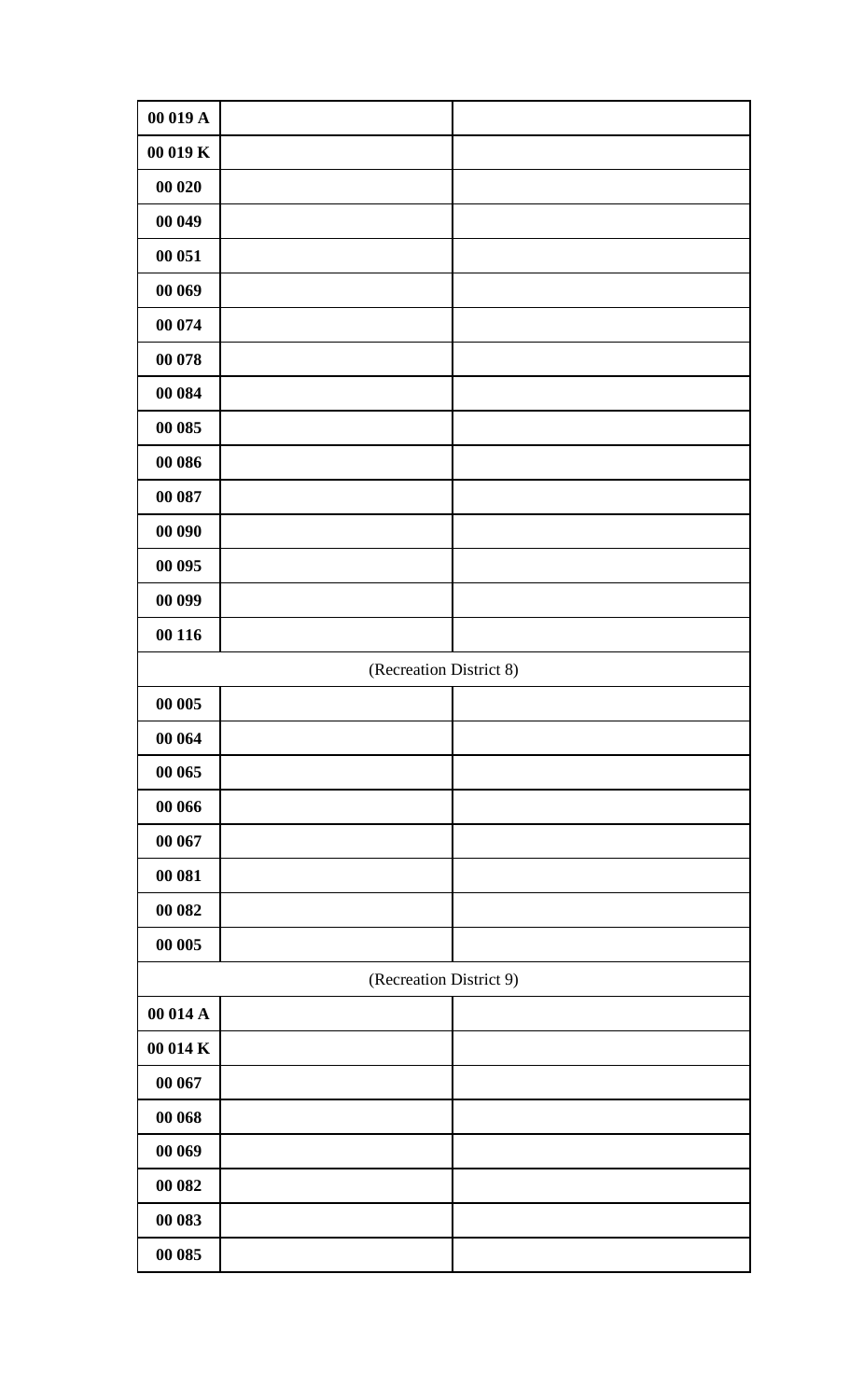| 00 090 |  |
|--------|--|
|--------|--|